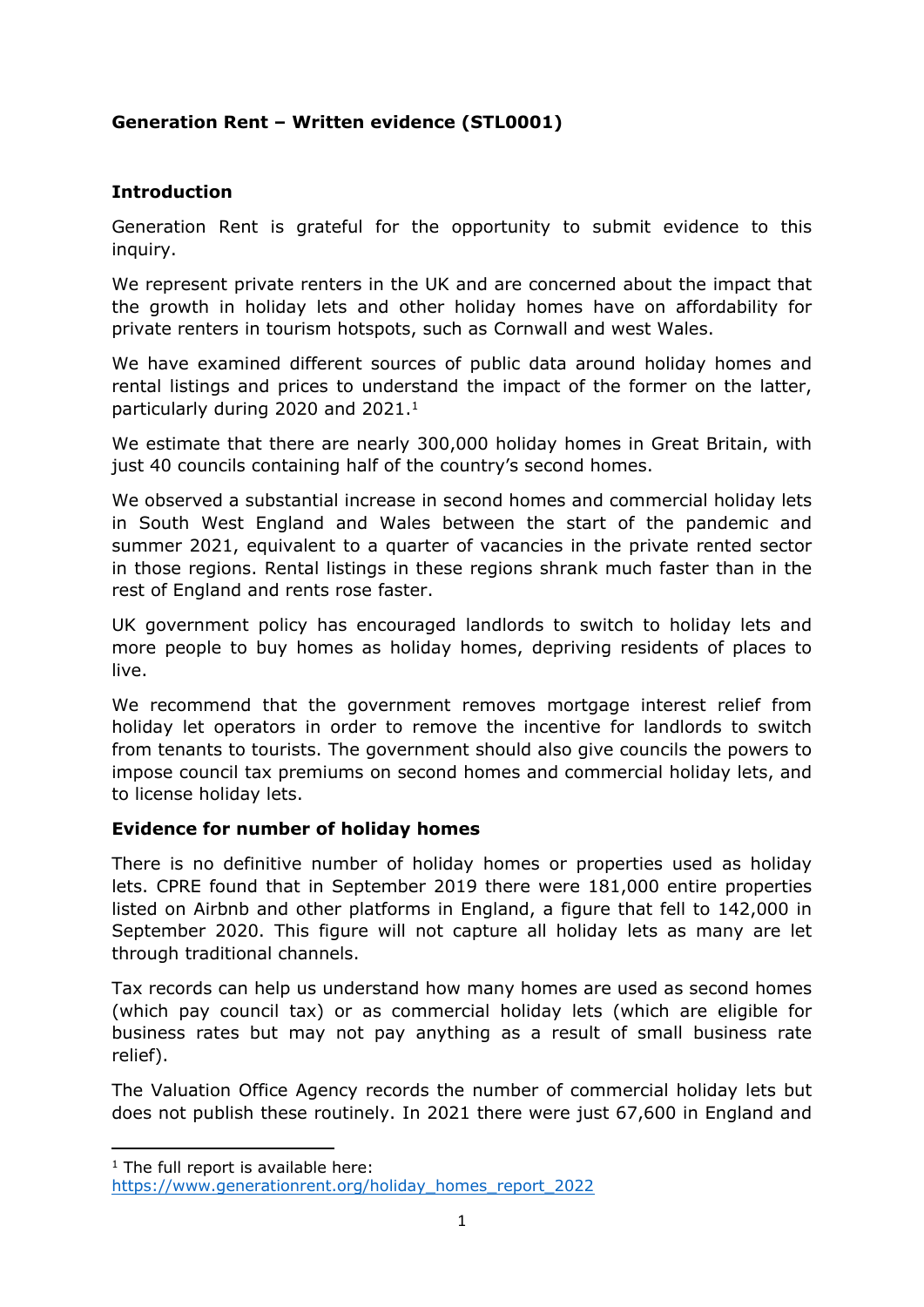95,000 in Great Britain, indicating that most holiday lets are treated as second homes by the tax system.

There were 301,000 homes in Great Britain registered as second homes for council tax purposes in 2021, though not all these are holiday homes – used instead when working away from home and other purposes. Using English Housing Survey data we estimate that 66% of second homes are primarily holiday homes, or 199,000 in total. Combined with the number of commercial holiday lets, we estimate there to be 294,000 holiday homes in Great Britain and 235,000 in England.

At a regional level we can compare non-primary residences (second homes and commercial holiday lets) and observe a change in their number between 2020 and 2021. As a proportion of housing stock non-primary residences are most significant in South West England and Wales, where they account for 2.8% and 2.3% respectively. Scotland lies in third place on 1.6% - though we do not have enough data to compare its holiday home sector over time.

These three regions also have the highest proportion of landlords declaring income from furnished holiday lets (8.1% in Scotland, 7.6% in Wales and 7.2% in South West England). Across Great Britain the figure is 4.3%.

Between 2020 and 2021, England saw a 1% increase in the number of nonprimary residences in total – with a rise in commercial holiday lets and a fall in second homes.

In Wales the overall increase was 5%, or 1,695 properties, with a slight fall in registered second homes counteracted by an increase in commercial holiday lets. In South West England, the sector grew by 4%: 2,987 properties.

#### **Impact on efforts to meet housing demand**

Generation Rent has been recording rental listings and average weekly prices published on Zoopla since February 2020.

Rental listings are down in every region of Great Britain compared with the eve of the pandemic, while average rents as measured by Zoopla have risen almost everywhere, after having fallen almost everywhere in 2020. There are two clear regional trends that complicate this national story: in London and in the three regions most affected by holiday homes.

London saw listings on Zoopla almost double by August 2020, sending rents down by more than 25% - a slump that lasted just over a year, as listings remained 50% higher until summer 2021. Since August listings have plummeted to levels 30% lower than pre-pandemic levels and rents have surged, almost back to levels we saw in February 2020. As of February 2022, it appeared that listings had bottomed out and the increase had slowed to a peak 1.4% lower than the pre-pandemic high.

In Wales, Scotland and South West England, listings fell in the first year of the pandemic and rents did not fall by as much as other regions. In fact, in Wales rents have not fallen below the pre-pandemic level at all, while the South West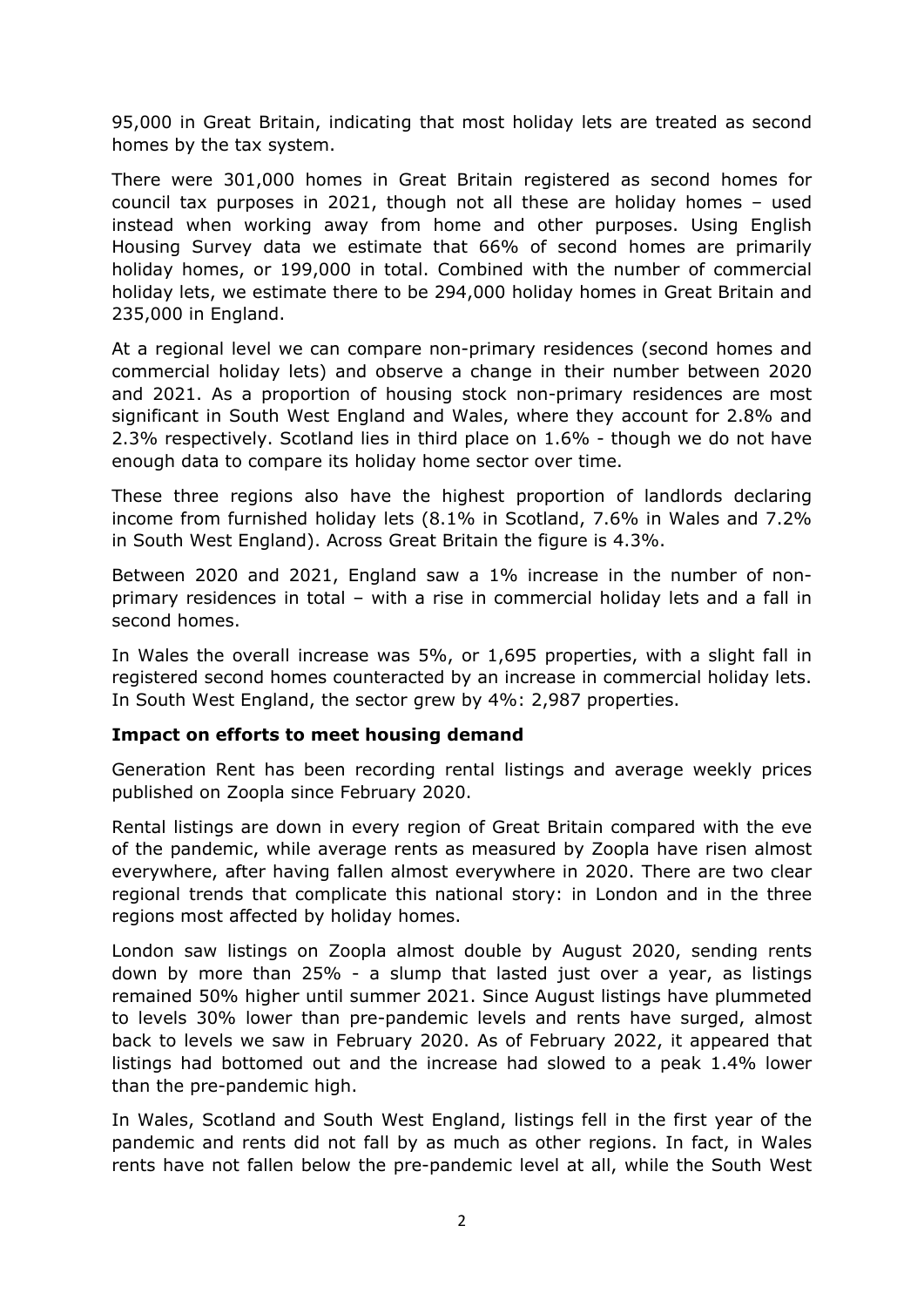was seeing increases by October 2020. By June 2021, listings in Wales and the South West were at half the level they were in February 2020 – having fallen by 3,560 and 5,801 respectively – and along with Scotland, were seeing rents 16- 17% higher.

In English regions outside London and the South West, private rental listings fell by 26% between February 2020 and June 2021. If we had seen a similar fall in the South West, listings would have been at 9,299, about 2,522 higher than the figure we saw. If Wales had seen a similar fall to most of England, its listings would have been at 5,355 by June 2021 – 1,678 higher than the actual figure.

Both these figures are uncannily similar to the increases in the number of holiday homes in each region: 2,987 in South West England and 1,695 in Wales. Although these properties represent a small fraction of the total housing stock in these regions, removing them from the residential market appears to have made a substantial difference to the number of vacant homes available to rent, which pushed up rent levels in the short term.

Although the opposite effect appears to have taken place in London, it is difficult to make a direct comparison because of the separate effect of the "race for space" which led to a slump in demand for London rentals.

#### **Recommendations**

The UK government has acted to raise the threshold at which holiday let operators in England can qualify for business rates and reduce their tax bill by benefiting from small business rate relief. This may make holiday home ownership less economically viable at the margins but will primarily raise local tax revenue. It will not help people who are struggling to find a home they can afford.

Generation Rent recommends that governments in Westminster, Holyrood and Cardiff take the following steps to bring more homes into the residential market:

- Withdraw mortgage interest relief from furnished holiday lets. This would bring the sector into line with the residential sector, and remove an incentive for landlords to switch to holiday lets. This policy is set at the UK level.
- Require all holiday lets to be registered for council tax and create powers for councils to levy council tax premiums on second homes and commercial holiday lets. The Welsh government has already done this for second homes.
- Require registration of all second homes and commercial holiday lets and create the power for councils to issue limited numbers of licences for holiday lets. The Scottish government has already taken steps to do this for holiday lets.
- Expand funding of permanently affordable homes to rent and buy in areas with high numbers of holiday homes. This power lies with governments and local authorities.

We are less persuaded by proposals to impose planning restrictions on second homes and holiday lets. These would inherently create scarcity and may be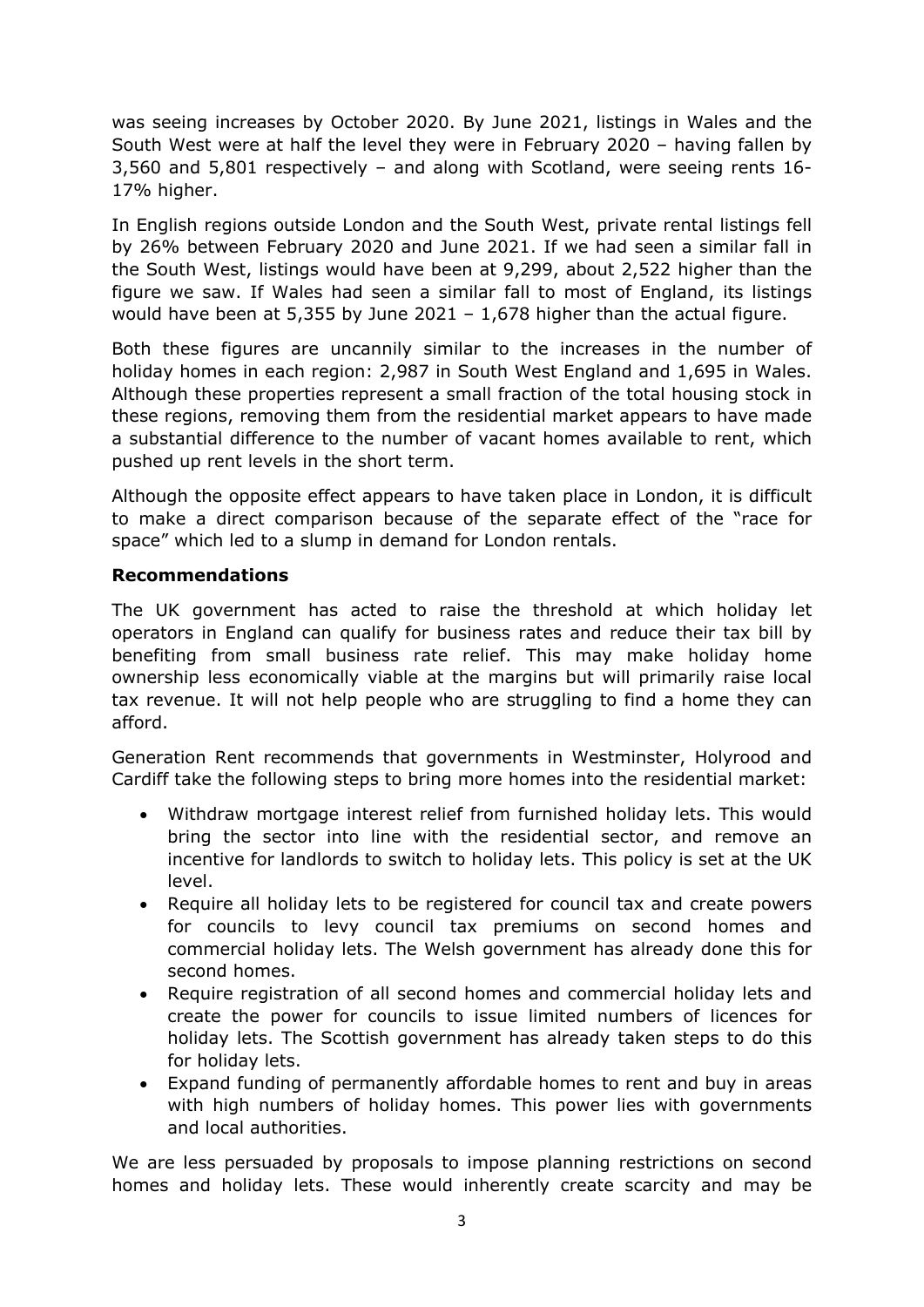permanent so risk artificially inflating the value of properties with this planning permission. Licensing holiday lets instead would be time-limited.

### **Further research needed**

Greater understanding is needed of the holiday homes sector in the UK. We have identified the following gaps in the data available, much of which is held by the UK government and local authorities.

- 1. The exact number of holiday lets advertised in the country as a whole and how this compares with the figures we have for people declaring holiday let income and holiday homes.
- 2. Local breakdowns of the number of properties registered as holiday lets for business rates over time. This would help us observe the change in their numbers and how they respond to policy changes and conditions such as those the UK tourist market experienced in 2021.
- 3. HM Revenue & Customs data for the number of landlords declaring holiday let income stretching back to 2014. This would allow us to better understand long term trends and how both the advent of AirBnB and the withdrawal of mortgage interest relief on residential buy-to-let policy has affected the sector.
- 4. In London, there are requirements to seek planning permission for homes which are let out for more than 90 days in the year, but we do not have data indicating how many properties this applies to. We should also consider whether councils need powers to force holiday let operators to abide by certain tax regimes.
- 5. We need better understanding of the relationship between long term empty homes and second homes, how councils in tourist hotspots and elsewhere treat them in terms of council tax, and the flows between different sectors, including the private rented sector. While individual councils will hold tax treatment data, analysis of flows may only be possible on a granular level that could only be achieved with an integrated register of private rented properties and holiday homes.

# **Appendix:**

Half of Great Britain's dwellings registered as second homes for council tax purposes are located in just 40 local authorities. English and Welsh data are from 2021 and Scottish data from 2020.

| <b>Local authority</b> | <b>Total</b><br>second<br>homes | <b>Total</b><br>dwelling<br>s | Second homes as<br>% of total<br>dwellings |
|------------------------|---------------------------------|-------------------------------|--------------------------------------------|
| Cornwall               | 13,260                          | 277,512                       | 4.8%                                       |
| Kensington and Chelsea | 8,035                           | 89,542                        | $9.0\%$                                    |
| Camden                 | 7,648                           | 111,968                       | 6.8%                                       |
| <b>Tower Hamlets</b>   | 6,530                           | 142,728                       | 4.6%                                       |
| Manchester             | 5,894                           | 241,190                       | 2.4%                                       |
| Dorset                 | 5,726                           | 181,702                       | 3.2%                                       |